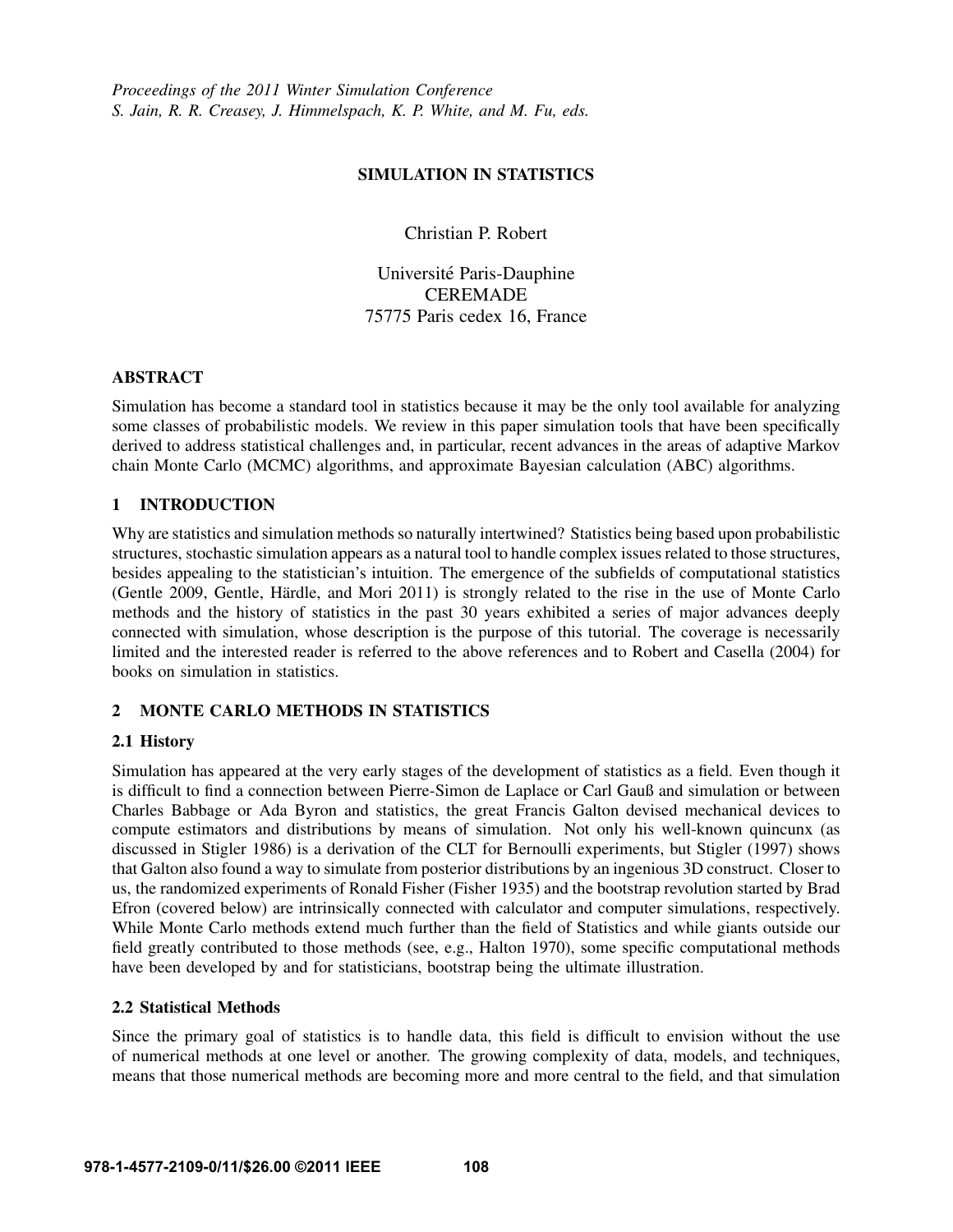methods are in particular more and more a requirement for standard statistical analysis. Here are a few examples, further illustrations being provided by Robert and Casella (2004) and Gentle (2009).

The bootstrap was introduced by Efron (1979) as a way of conducting inference for complex distributions or for complex procedures without having to derive the distribution of interest in closed form. Its appeal for this tutorial is that it simply cannot be implemented without computer simulation. The idea at the core of bootstrap is that, given a sample  $(x_1, \ldots, x_n)$ , the empirical cdf

$$
\widehat{F}(x) = \sum_{i=1}^{n} \frac{1}{n} \mathbb{I}_{x_i \leq x}
$$

(where I*<sup>A</sup>* is the indicator function for the event *A*) is a converging approximation of the true cdf of the sample. Therefore, if the distribution of a procedure  $\delta(x_1,...,x_n)$  is of interest, an approximation to this distribution can be obtained by assuming  $(x_1, \ldots, x_n)$  is an iid sample from  $\widehat{F}$ . Since the support of  $\widehat{F}^n$ , distribution of a sample of size *n* from  $\widehat{F}$ , is growing as  $n^n$ , exact computations are impossible and simulation is required. This requirement is low: producing a bootstrap sample  $(x_1^*, \ldots, x_n^*)$  means drawing *n* times with replacement from the original sample. Creating a sample of  $\delta(x_1^*, \ldots, x_n^*)$ 's is thus straightforward and the method fits within an introductory course to statistics. (The theory behind is much harder, see Hall 1992.)

Maximum likelihood estimation is the default estimation method in parametric settings, i.e. in cases when the data is assumed to be generated from a parameterized family of distributions, represented by a density function  $f(x_1,...,x_n|\theta)$ , where  $\theta$  is the parameter. It consists in selecting the value of the parameter that maximizes the function of  $\theta$ ,  $f(x_1,...,x_n|\theta)$ , then called the *likelihood* (to distinguish it from the density, a function of  $(x_1,...,x_n)$ .) Except for the most regular cases, the derivation of the maximum likelihood estimator is a troublesome process, either because the function is not regular enough or because it is not available in closed form. An illustration of the former is a mixture model (Frühwirth-Schnatter 2006, Mengersen, Robert, and Titterington 2011)

$$
f(x_1,...,x_n|\theta) = \prod_{i=1}^n \{pg(x|\mu_1) + (1-p)g(x|\mu_2)\}, \quad \theta = (p,\mu_1,\mu_2),
$$

where  $g(\cdot|\mu)$  defines a family of probability densities and  $0 \leq p \leq 1$ . This structure is usually multimodal and numerical algorithms have trouble handling the multimodality. An illustration of the later is a stochastic volatility model  $(t = 1, ..., T)$ 

$$
x_t = e^{z_t} \varepsilon_t, \ z_t = \mu + \rho z_{t-1} + \sigma \eta_t, \ \varepsilon_t, \eta_t \sim \mathcal{N}(0,1), \ \theta = (\mu, \rho, \sigma),
$$

where only the  $x_t$ 's are observed. In this case, the likelihood

$$
f(x_1,...,x_T|\theta) \propto \int_{\mathbb{R}^{T+1}} \prod_{t=1}^T \sigma^{-T-1} \exp\left\{-(z_t-\mu-\rho z_{t-1})^2/2\sigma^2\right\} \exp\left\{-x_t^2 e^{-2z_t}/2-z_t\right\} \exp\left\{-z_0^2/2\sigma^2\right\} d\mathbf{z}
$$

is clearly unavailable in closed form. Furthermore, due to the large dimension of the missing vector z, (non-Monte Carlo) numerical integration is impossible. While this specific model has emerged from the analysis of financial data, it is a special occurrence of the family of hidden Markov models where similar computational difficulties strike (Cappé, Moulines, and Rydén 2004).

Bayesian statistics are based on the same assumptions as the above likelihood approach, the difference being that the parameter  $\theta$  is turned into an unobserved random variable for processing reasons, since it then enjoys a full probability distribution called the *posterior distribution.* (See Berger 1985, Bernardo and Smith 1994, or Robert 2001 for a deeper motivation for this approach, called Bayesian because it is based on the Bayes theorem.) Inference on the parameter  $\theta$  depending on this posterior distribution,  $\pi(\theta|x_1,\ldots,x_n)$ , it is then even more natural to resort to simulation for producing estimates like posterior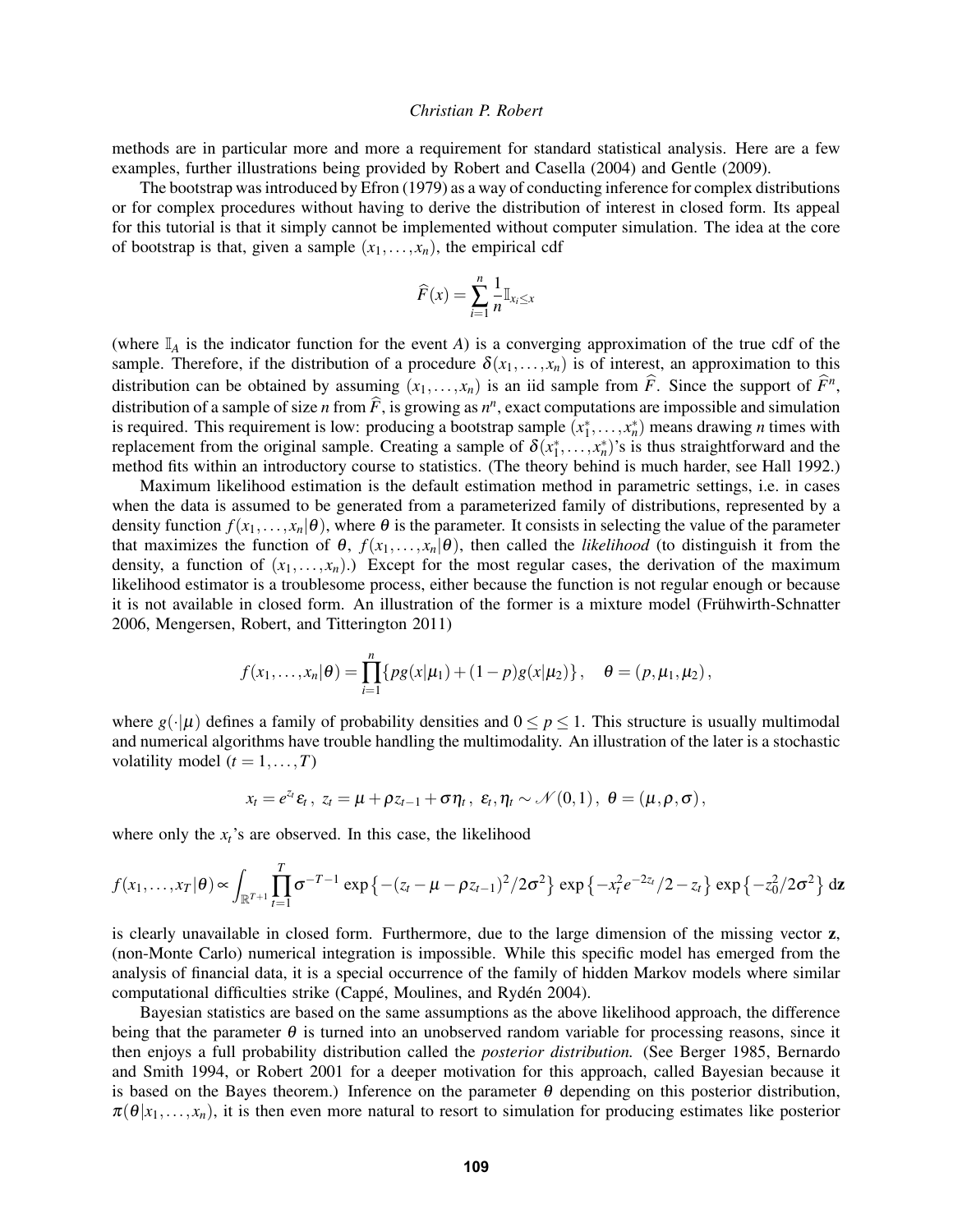expectations, and even more for assessing the precision of the corresponding estimators. For instance, the computation of the Bayes factor used for Bayesian model comparison,

$$
B_{12}(x_1,\ldots,x_n)=\frac{\int f_1(x_1,\ldots,x_n|\theta_1)\,\pi(\theta_1)\,d\theta_1}{\int f_2(x_1,\ldots,x_n|\theta_1)\,\pi(\theta_2)\,d\theta_2},
$$

where  $f_1(x_1,...,x_n|\theta_1)\pi(\theta_1)$  and  $f_2(x_1,...,x_n|\theta_1)\pi(\theta_1)$  correspond to two families of distributions to be compared, is most often impossible without a simulation step (Chen, Shao, and Ibrahim 2000).

**Example 1** In a generalized linear model (McCullagh and Nelder 1989), a conditional distribution of  $y \in \mathbb{R}$ given  $x \in \mathbb{R}^p$  is defined via a density from an exponential family

$$
y|x \sim \exp\{y \cdot \theta(x) - \psi(\theta(x))\}
$$

whose natural parameter  $\theta(x)$  depends on the conditioning variable *x*,

$$
\theta(x) = g(\beta^{\mathrm{T}} x), \qquad \beta \in \mathbb{R}^p
$$

that is, linearly modulo the transform *g*. Obviously, in practical applications like econometrics, *p* can be quite large. Inference on  $\beta$  (which is the true parameter of the model) proceeds through the posterior distribution (where  $\mathbf{x} = (x_1, \dots, x_T)$  and  $\mathbf{y} = (y_1, \dots, y_T)$ )

$$
\pi(\beta|\mathbf{x}, \mathbf{y}) \propto \prod_{t=1}^{T} \exp \{y_t \cdot \theta(x_t) - \psi(\theta(x_t))\} \pi(\beta)
$$
  
= 
$$
\exp \left\{\sum_{t=1}^{T} y_t \cdot \theta(x_t) - \sum_{t=1}^{T} \psi(\theta(x_t))\right\} \pi(\beta),
$$

which rarely is available in closed form. In addition, in some cases  $\psi$  may be costly simply to compute and in others *T* may be large or even very large.

A standard testing situation is to decide whether or not a factor,  $x<sup>1</sup>$  say, impacts the dependent variable *y*. This is often translated as testing whether or not the corresponding component of  $\beta$ ,  $\beta_1$ , is *equal* to 0,  $β_1 = 0$ . If we denote by  $β_{-1}$  the *other* components of  $β$ , the Bayes factor for this hypothesis will be

$$
\int_{\mathbb{R}^p} \exp \left\{ \sum_{t=1}^T y_t \cdot g(\beta^{\mathrm{T}} x_t) - \sum_{t=1}^T \psi(g(\beta^{\mathrm{T}} x_t)) \right\} \pi(\beta) d\beta \Big/ \n\int_{\mathbb{R}^{p-1}} \exp \left\{ \sum_{t=1}^T y_t \cdot g(\beta^{\mathrm{T}}_{-1}(x_t)_{-1}) - \sum_{t=1}^T \psi(\beta^{\mathrm{T}}_{-1}(x_t)_{-1}) \right\} \pi_{-1}(\beta_{-1}) d\beta_{-1},
$$

when  $\pi_{-1}$  is the prior constructed for the null hypothesis. Obviously, except for the normal conjugate case, both integrals cannot be computed in a closed form.  $\triangleleft$ 

#### 2.3 Monte Carlo Solutions

As noted above, the setting is ripe for a direct application of simulation techniques, as the underlying probabilistic structure can exploited by either simulating pseudo-data—see, e.g., the bootstrap and the maximum likelihood approaches—or parameter values—for the Bayesian approach—. The use of simulation in statistics can be traced to the origins of the Monte Carlo method and simulation-based evaluations of the power of testing procedures are available from the mid 1950's (Hammersley and Handscomb 1964).

It is thus no surprise that the standard Monte Carlo approximation to integrals

$$
\mathfrak{I} = \int h(x) f(x) dx \approx \frac{1}{T} \sum_{t=1}^T h(x_t), \quad x_1, \ldots, x_T \sim f(x),
$$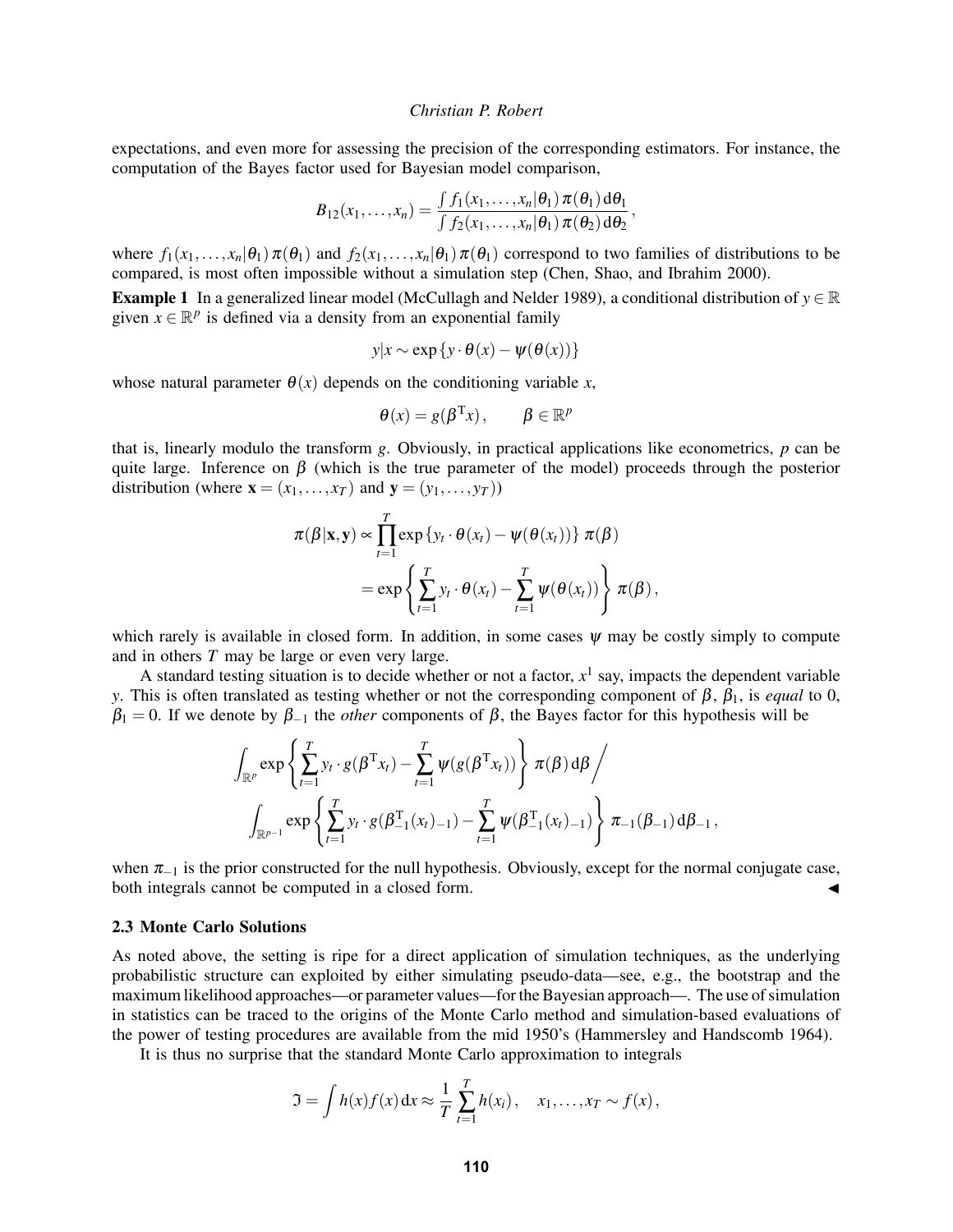and the importance sampling substitutes

$$
\mathfrak{I} \approx \frac{1}{T} \sum_{t=1}^T \frac{f(x)}{g(x)} h(x_t), \quad x_1, \ldots, x_T \sim g(x),
$$

are thus in use in all settings where the density  $f(\cdot)$  can be easily simulated, or where a good enough substitute density  $g(\cdot)$  can instead be simulated (Hammersley and Handscomb 1964, Rubinstein 1981, Ripley 1987). We recall that, because  $\Im$  can be represented in an infinity of ways as an expectation, there is no need to simulate from the distribution with density  $f$  to get a good approximation of  $\mathfrak I$ . For any probability density *g* with supp(*g*) including the support of  $hf$ , the integral  $\Im$  can also be represented as an expectation against *g* as above. This *Monte Carlo method with importance function g* almost surely converges to  $\Im$  and the estimator is unbiased. This is classical Monte Carlo methodology (Halton 1970), however the selection of importance sampling densities  $g(\cdot)$ , the control of convergence properties, the improvement of variance performances were particularly studied in the 1980's (Smith 1984, Geweke 1988).

More advanced simulation techniques were however necessary to deal with large dimensions, multimodal targets, intractable likelihoods, or/and missing data issues. Those were mostly introduced in the 1980's and 1990's, even though precursors can be found in earlier years (Robert and Casella 2011), and they unsurprisingly stem from the fringe of statistics (image analysis, signal processing, point processes, econometrics, surveys, etc.) where the need for more powerful computational tools was more urgent. The most important advance is undoubtedly the introduction of Markov chain Monte Carlo (MCMC) methods into statistics as it impacted the whole practice and perception of Bayesian statistics (Robert and Casella 2011). We describe those methods in the next section. More recently, a new branch of computational methods called ABC (for approximate Bayesian computations) was launched by population geneticists to overcome computational stopping blocks due to intractable likelihoods, as described in Section 4.

# 3 MCMC ALGORITHMS

#### 3.1 Markov Chain Monte Carlo Methods

As old as the Monte Carlo method itself (see Robert and Casella 2011), the MCMC extensions try to overcome the limitation of regular Monte Carlo methods (primarily, complexity or dimension of the target) by simulating a Markov chain whose stationary and limiting distribution is the target distribution. There exist rather generic ways of producing such chains, including Metropolis–Hastings and Gibbs algorithms. Besides the fact that stationarity of the target distribution is enough to justify a simulation method by Markov chain generation, the idea at the core of MCMC algorithms is that local exploration, when properly weighted, can lead to a valid representation of the distribution of interest, as for instance, the Metropolis–Hastings algorithm (Metropolis, Rosenbluth, Rosenbluth, Teller, and Teller 1953, Hastings 1970).

Given an almost arbitrary transition distribution with density  $q(x, x')$ , the Markov chain is associated with the following transition. At time  $t$ , given the current value  $x_t$ , the corresponding Markov chain explores the surface of the target density in the neighborhood of  $x_t$  by proposing  $x_{t+1}^* \sim q(x_t, \cdot)$  and then accepting this new value with probability

$$
\frac{f(x_{t+1}^*)q(x_{t+1}^*,x_t)}{f(x_t)q(x_t,x_{t+1}^*)} \wedge 1.
$$

The validation of this simple strategy is given by the detailed balance property of the Metropolis–Hastings transition density,  $\mu(x, x')$ , namely that  $f(x)\mu(x, x') = f(x')\mu(x', x)$ .

This MCMC simulation technique is obviously generic and thus applies in many other fields than statistics, but the reassessment of the method in the 1980's by several statisticians (including Julian Besag, Don and Stuart Geman, Brian Ripley, David Spiegelhalter, Martin Tanner, Alan Gelfand and Adrian Smith, as detailed in Robert and Casella 2011) brought a considerable impetus to the development of Bayesian statistical methodology by providing a general way of handling high dimensional problems and complex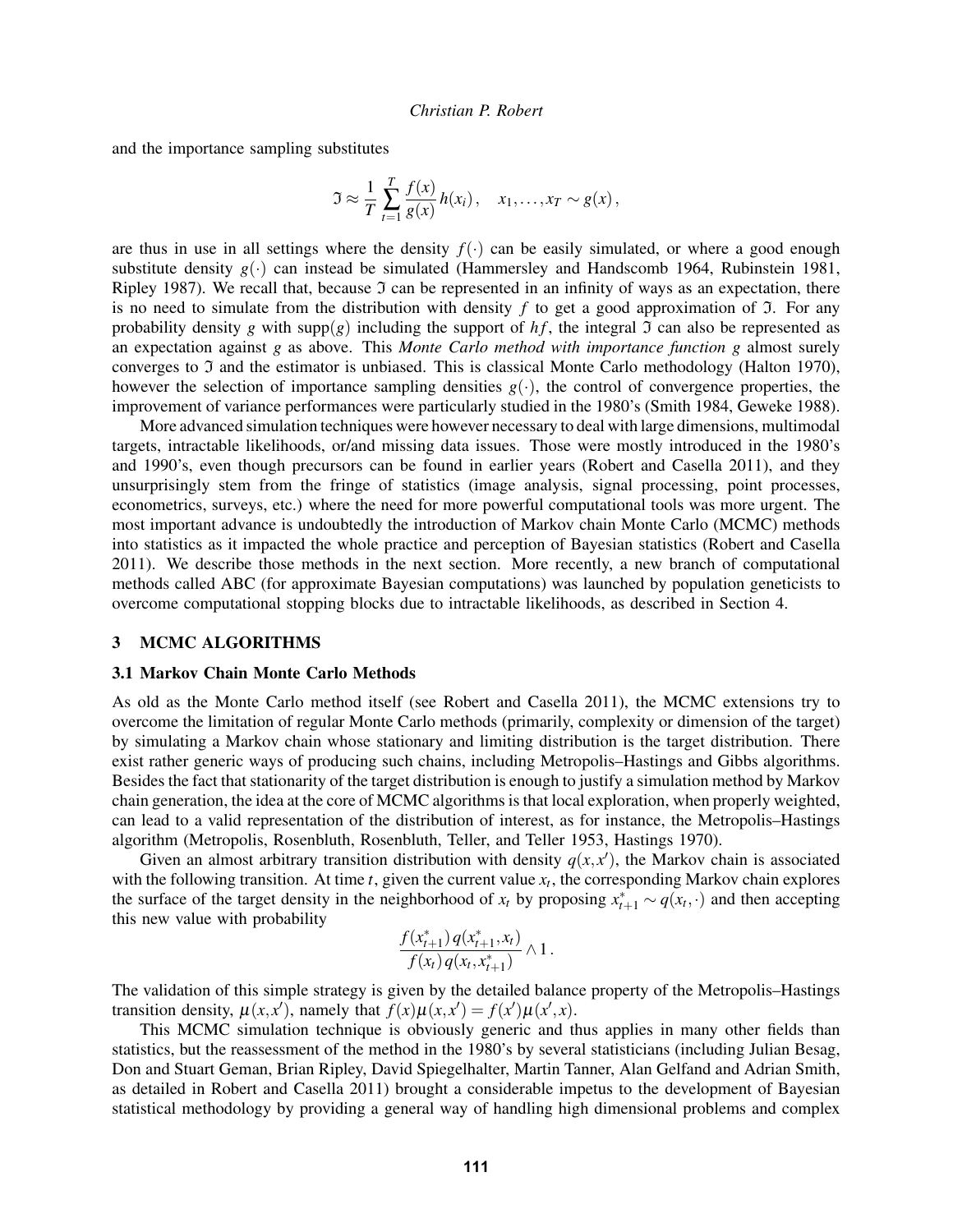



Figure 1: Occurrences of "posterior distribution" in Google English corpus using Ngram viewer.

densities. An illustration of this surge is produced in Figure 1 which shows how the use of the term "posterior distribution" considerably increased after 1990, following Gelfand and Smith (1990) who advertised the Gibbs sampler as a mean of exploring posterior distributions.

The difficulty inherent to Metropolis–Hastings algorithms like the random walk version, where  $q(x, x')$ is symmetric, is the scaling of the proposal distribution: the scale of *q* must correspond to the shape of the target distribution so that, in a reasonable number of steps, the whole support of this distribution can be visited. If the scale of the proposal is too small, this will not happen as the algorithm stays "too local" and, if there are several modes on the target, the algorithm may get trapped within one modal region because it cannot reach other modal regions relying on jumps of too small a magnitude. The larger the dimension *p* of the target is, the harder it is to set up an efficient proposal, because

- (a). the curse of dimension implies that there is a larger portion of the space with zero probability;
- (b). the knowledge and intuition about the modal regions get weaker;
- (c). the scaling parameter is a symmetric  $(p, p)$  matrix  $\Xi$  in the proposal  $q(x, x') = g((x x')^T \Xi(x x')).$ Even when the matrix  $\Xi$  is diagonal, it gets harder to choose as the dimension increases.

Unfortunately, an on-line scaling of the algorithm by looking for instance at the empirical acceptance rate is theoretically flawed in that it cancels the Markov validation. Furthermore, the attraction of a modal region may give a false sense of convergence and lead to a choice of too small a scale, simply because other modes will not be visited during the scaling experiment.

### 3.2 The Challenge of Adaptivity

Thus, given the range of situations where MCMC applies, it is unrealistic to hope for a *generic* MCMC sampler that would function in every possible setting. The reason for this "impossibility theorem" is that, in genuine problems, the complexity of the distribution to simulate is the very reason why MCMC is used! So it is unrealistic to ask for a prior opinion about this distribution, its support, or the parameters of the proposal distribution used in the MCMC algorithm: intuition is close to null in most of these problems.

However, the performances of off-the-shelf algorithms like the random-walk Metropolis–Hastings scheme bring information about the distribution of interest or at least about the adequacy of the current proposal and, as such, could be incorporated in the design of more efficient algorithms. The difficulty is that one usually misidentifies the appropriate amount of time required to train the algorithm on these previous performances. While it is natural to think that the information brought by the first steps of an MCMC algorithm should be used in later steps, the validation of such a learning mechanism is complex, because of its non-Markovian nature. Usual ergodic theorems do not apply in such cases. Further, it may be that, in practice, such algorithms do degenerate to point masses due to too a rapid decrease in the variability of their proposal.

Example 2 Consider a Student's *t*-distribution  $\mathcal{T}(v, \theta, 1)$  sample  $(x_1, \ldots, x_n)$  with degrees of freedom v and scale parameter 1 both known. Assume in addition a flat prior  $\pi(\theta) = 1$  on the location parameter  $\theta$ . While the posterior distribution on  $\theta$  can be easily plotted, up to a normalizing constant, direct simulation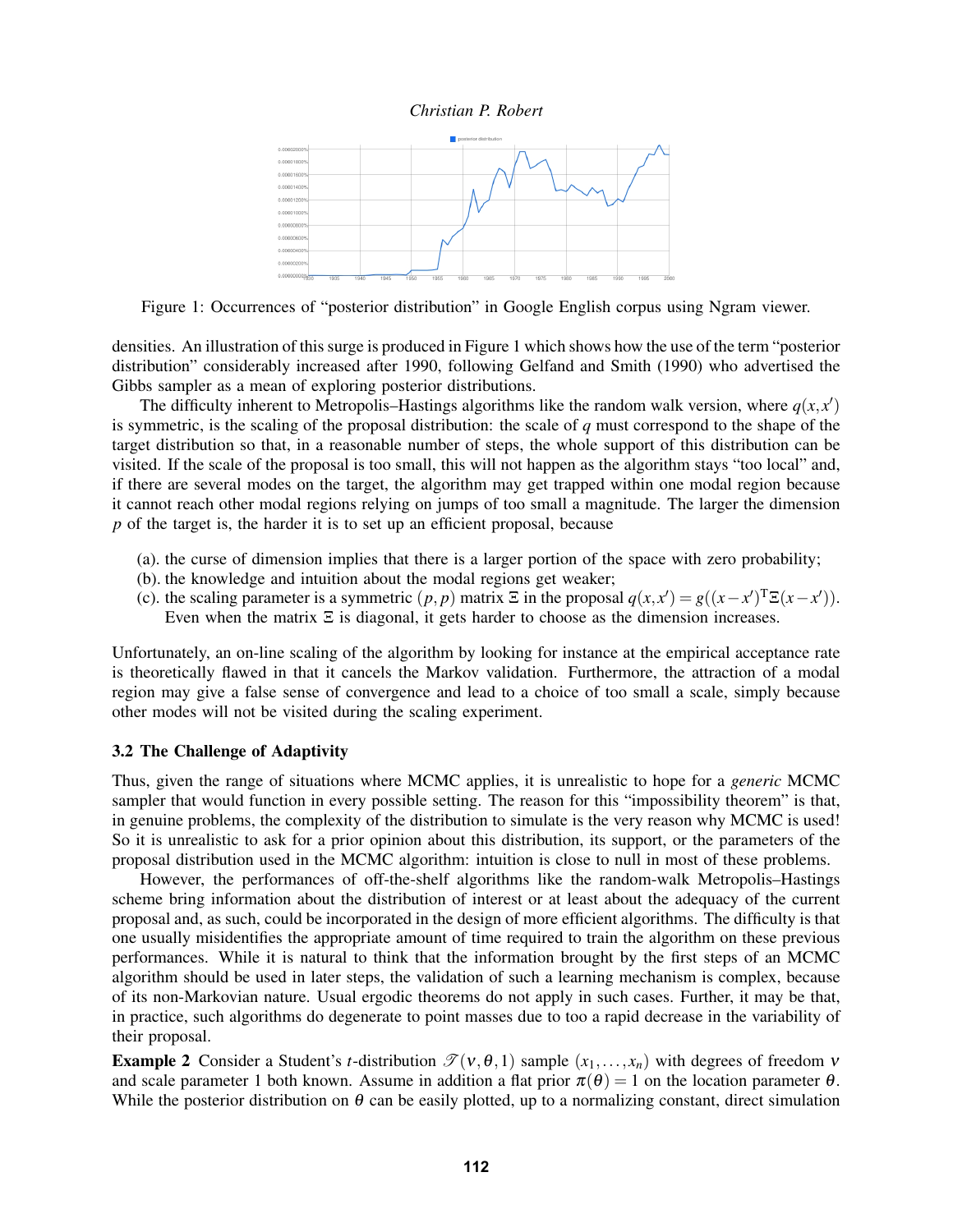and computation from this posterior is impossible. In an MCMC framework, we could fit a normal proposal from the empirical mean and variance of the previous values of the chain,

$$
\mu_t = \frac{1}{t} \sum_{i=1}^t \theta^{(i)}
$$
 and  $\sigma_t^2 = \frac{1}{t} \sum_{i=1}^t (\theta^{(i)} - \mu_t)^2$ .

This leads to a Metropolis–Hastings algorithm with acceptance probability

$$
\prod_{j=2}^n \left[ \frac{v + (x_j - \theta^{(t)})^2}{v + (x_j - \xi)^2} \right]^{-(v+1)/2} \frac{\exp - (\mu_t - \theta^{(t)})^2 / 2\sigma_t^2}{\exp - (\mu_t - \xi)^2 / 2\sigma_t^2},
$$

where  $\xi$  is generated from  $\mathcal{N}(\mu_t, \sigma_t^2)$ . The invalidity of this scheme (related to the dependence on the whole past values of  $\theta^{(i)}$ ) is illustrated by Figure 2: for an initial variance of 2.5, there is a bias in the fit, even after stabilization of the empirical mean and variance.



Figure 2: Comparison of the distribution of an adaptive scheme sample of 25,000 points with initial variance of 2.5 and of the target distribution.

The overall message is thus that one should not *constantly* adapt the proposal distribution on the past performances of the simulated chain. Either the adaptation must cease after a period of *burning* (not to be taken into account for the computations of expectations and quantities related to the target distribution), or the adaptive scheme must be theoretically assessed on its own right. If we remain within the MCMC approach (rather than adopting sequential importance methods as in Cappe, Douc, Guillin, Marin, and Robert 2008), ´ this later path is not easy and only a small community (gathering at the *Adap'ski* workshops, run every three year since 2005) is working on establishing valid adaptive schemes. Earlier works include those of Gilks, Roberts, and Sahu (1998) who use regeneration to create block independence and preserve Markovianity on the paths rather than on the values, Haario, Saksman, and Tamminen (1999), Haario, Saksman, and Tamminen (2001) who derive a proper adaptation scheme in the spirit of stochastic optimization by using a ridge-like correction to the empirical variance, and Andrieu and Robert (2001) who propose a more general framework of valid adaptivity based on stochastic optimization and the Robbin-Monro algorithm. The latter actually embeds the chain of interest  $\theta^{(t)}$  in a larger chain  $(\theta^{(t)}, \xi^{(t)}, \partial^{(t)})$  that also includes the parameter of the proposal distribution as well as the gradient of a performance criterion. More recent works building on this principle and deriving sufficient conditions for ergodicity include Andrieu and Moulines (2006), Roberts and Rosenthal (2007), Craiu, Rosenthal, and Yang (2009), Saksman and Vihola (2010), Atchadé (2011), Atchadé and Fort (2010), Ji and Schmidler (2011). They mostly contain development of a theoretical nature.

This line of research has led Roberts and Rosenthal (2009) to establish guiding rules as to when an adaptive MCMC algorithm is converging to the correct target distribution, to the point of constructing an R package called amcmc (Rosenthal 2007). More precisely, Roberts and Rosenthal (2009) propose a *diminishing adaptation* condition that states that the total variation distance between two consecutive kernels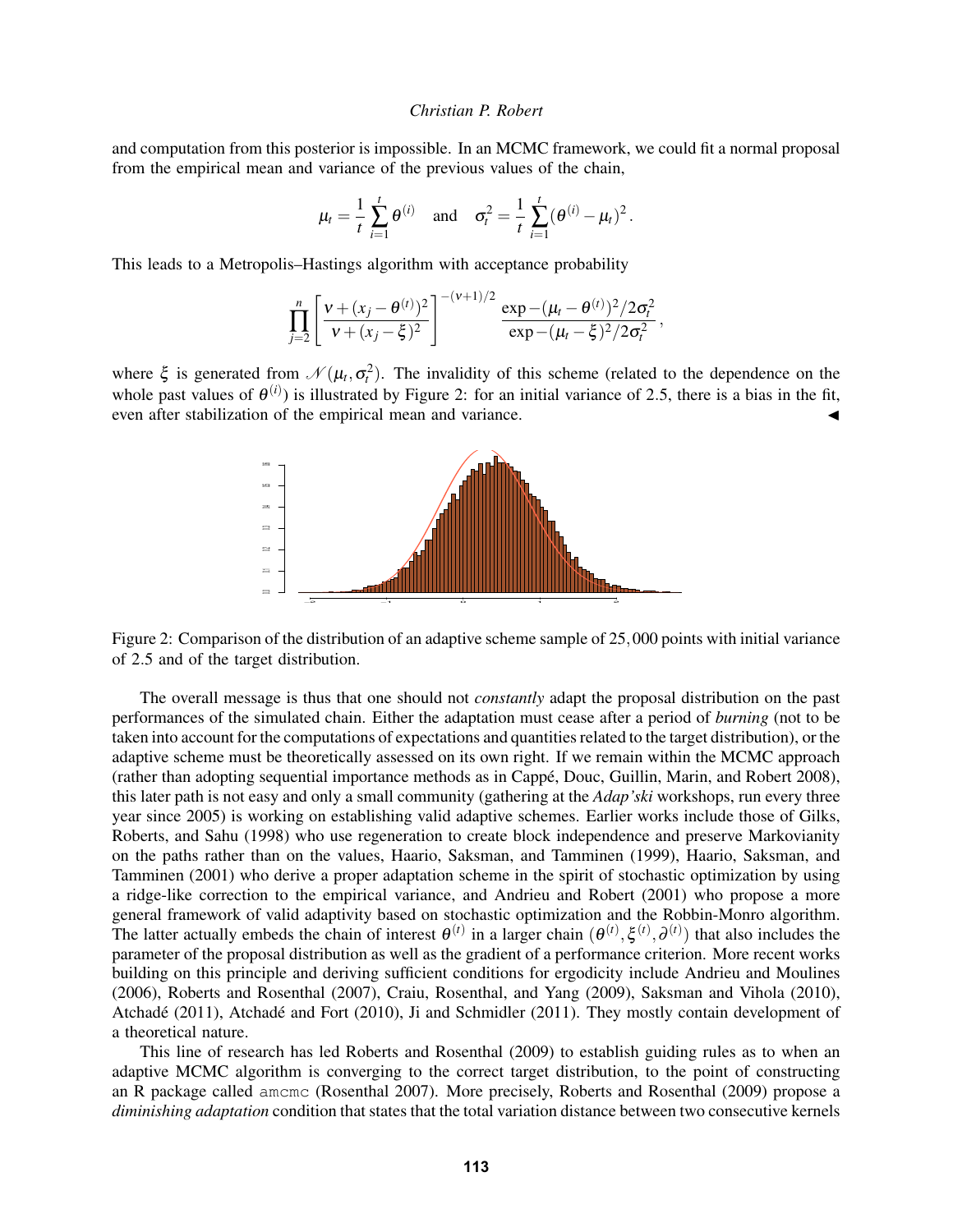must uniformly decrease to zero (which does not mean that the kernel must converge!). For instance, a random walk proposal that relies on the empirical variance of the sample will satisfy this condition. The scale of the random walk is then tuned in each direction toward an optimal acceptance rate of 0.44. To this effect, for each component of the simulated vector, a factor  $\delta_i$  corresponding to the logarithm of the random walk standard deviation is updated every 50 iterations by adding or subtracting a factor ε*<sup>t</sup>* depending on whether or not the average acceptance rate on that batch of 50 iterations and for this component was above or below 0.44. If  $\varepsilon_t$  decreases to zero as min $(0.01,1/\sqrt{t})$ , the conditions for convergence are satisfied. Another package called Grapham was also recently developed by Vihola (2010).

# 4 ABC METHODS

#### 4.1 Intractable Likelihoods

When facing settings where the likelihood  $\ell(\theta|\mathbf{y})$  is not available in closed form, the above solutions are not directly available. In the particular set-up of hierarchical models with partly conjugate priors, it may be that the corresponding conditional distributions can be simulated and this property leads to a Gibbs sampler (Gelfand and Smith 1990), but such a decomposition is not available in general. In the specific setting of latent variable models, the likelihood may be expressed as an intractable multidimensional integral

$$
\ell(\boldsymbol{\theta}|\mathbf{y}) = \int \ell^{\star}(\boldsymbol{\theta}|\mathbf{y}, \mathbf{u}) d\mathbf{u},
$$

where y is observed and  $\mathbf{u} \in \mathbb{R}^p$  is not, while the joint distribution  $\pi(\theta, \mathbf{z} | \mathbf{y}) \propto \pi(\theta) \ell^*(\theta | \mathbf{y}, \mathbf{u})$  can be simulated. The increase in dimension induced by the passage from  $\theta$  to  $(\theta, \mathbf{u})$  may be such that the convergence properties of the corresponding MCMC algorithms are too poor for the algorithm to be considered.

Bayesian inference thus needs to handle a large class of settings where the likelihood function is not completely known, and where exact (or even MCMC) simulation from the corresponding posterior distribution is impractical or even impossible. The ABC methodology, where ABC stands for *approximate Bayesian computation*, offers an almost automated resolution of the difficulty with intractable-yet-simulable models. It was first proposed in population genetics by Tavare, Balding, Griffith, and Donnelly (1997) who ´ bypassed the computation of the likelihood function using simulation. Pritchard, Seielstad, Perez-Lezaun, and Feldman (1999) then produced a generalization based on an approximation of the target.

#### 4.2 Approximative Resolution

The principle of the ABC algorithm (Tavaré, Balding, Griffith, and Donnelly 1997) is a simple accept-reject algorithm: if one keeps simulating  $\theta \sim \pi(\theta)$  and  $x \sim f(x|\theta)$  until  $x = y$ , the resulting  $\theta$  is distributed from  $\pi(\theta|y) \propto \pi(\theta) f(y|\theta)$ . However, when the event  $x = y$  has probability zero, the algorithm cannot be implemented. Pritchard, Seielstad, Perez-Lezaun, and Feldman (1999) used instead an approximation of the above by simulating pairs  $(\theta, x)$  until the condition

$$
\rho\{\eta(\mathbf{z}),\eta(\mathbf{y})\}\leq \varepsilon
$$

is met, where  $\eta$  is a (maybe insufficient) statistic,  $\rho$  is a distance, and  $\varepsilon > 0$  is a tolerance level.

The above algorithm is "likelihood-free" in that it only requires the ability to simulate from the distribution  $f(x|\theta)$  and it is approximative in that it produces simulations from

$$
\pi_{\varepsilon}(\theta|\mathbf{y}) = \int_{\mathscr{Z}} \pi(\theta) f(\mathbf{z}|\theta) \mathbb{I}_{A_{\varepsilon,\mathbf{y}}}(\mathbf{z}) d\mathbf{z} / \int_{A_{\varepsilon,\mathbf{y}} \times \mathbb{R}^d} \pi(\theta) f(\mathbf{z}|\theta) d\mathbf{z} d\theta,
$$
\n(1)

where  $\mathbb{I}_B(\cdot)$  denotes the indicator function of the set *B* and where

$$
A_{\varepsilon,\mathbf{y}} = \left\{ \mathbf{z} \in \mathscr{D} | \rho \left\{ \eta(\mathbf{z}), \eta(\mathbf{y}) \right\} \leq \varepsilon \right\}.
$$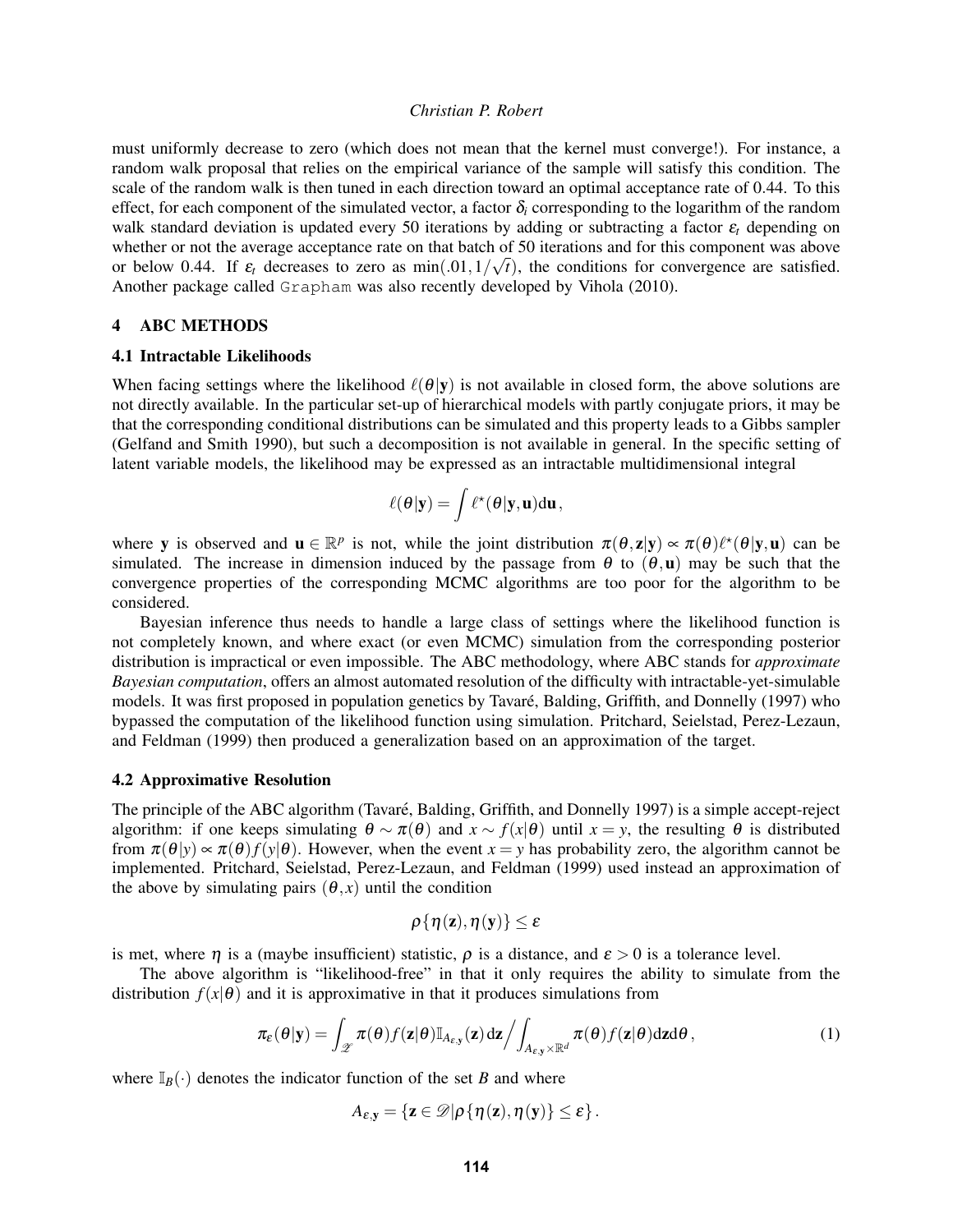

Figure 3: Approximations of the genuine posterior distribution *(in dark)* by ABC versions for ε equal to the  $.01, .1, 1, 10$  % quantiles of  $10<sup>6</sup>$  sampled distances. *The prior distribution is the grey curve*.

The basic idea behind ABC is that using a representative (enough) summary statistic  $\eta$  coupled with a small (enough) tolerance  $\varepsilon$  should produce a good (enough) approximation to the posterior distribution. At a deeper level, the algorithm implements a non-parametric approximation of the conditional distribution using binary kernels (Beaumont, Zhang, and Balding 2002, Blum 2010, Blum and François 2010).

Example 3 Considering the toy problem of Example 2, a simple implementation of the ABC algorithm consists in simulating the location parameter  $\theta$  from the prior—chosen to be a  $\mathcal{N}(0,1)$ — and in simulating *n* realizations from a  $\mathcal{T}(v,\theta,1)$  distribution until those *n* realizations are close enough from the original observations. In generic ABC algorithms, the tolerance  $\varepsilon$  is chosen as a quantile of the distances between the true data and the simulated pseudo-data. Figure 3 studies the impact of this choice starting from the 10% quantile down to the .01% quantile. The ABC approximations get closer to the true posterior as ε decreases, the final approximation differing more for variance than for bias reasons.

In more realistic problems, simulating from the prior distribution is very inefficient because it does not account for the data at the proposal stage and thus leads to proposed values located in low posterior probability regions. As an answer to this problem, Marjoram, Molitor, Plagnol, and Tavaré (2003) have introduced an MCMC-ABC algorithm targeting (1). Sequential alternatives can also enhance the efficiency of the ABC algorithm, by learning about the target distribution, as in the ABC-PMC algorithm—based on genuine importance sampling arguments—of Beaumont, Cornuet, Marin, and Robert (2009) and the ABC-SMC algorithm—deriving a sequential Monte Carlo (SMC) filter—of Del Moral, Doucet, and Jasra (2011) and Drovandi and Pettitt (2010).

#### 4.3 Convergence and Limitations

While the original argument of letting  $\varepsilon$  go to zero is clearly illustrated by the above example, more advanced arguments have been recently produced about the convergence of ABC algorithms. Besides the non-parametric parallels drawn in Beaumont, Zhang, and Balding (2002), Blum (2010), Blum and François (2010), a different perspective is found in the pseudo-likelihoods argument of Fearnhead and Prangle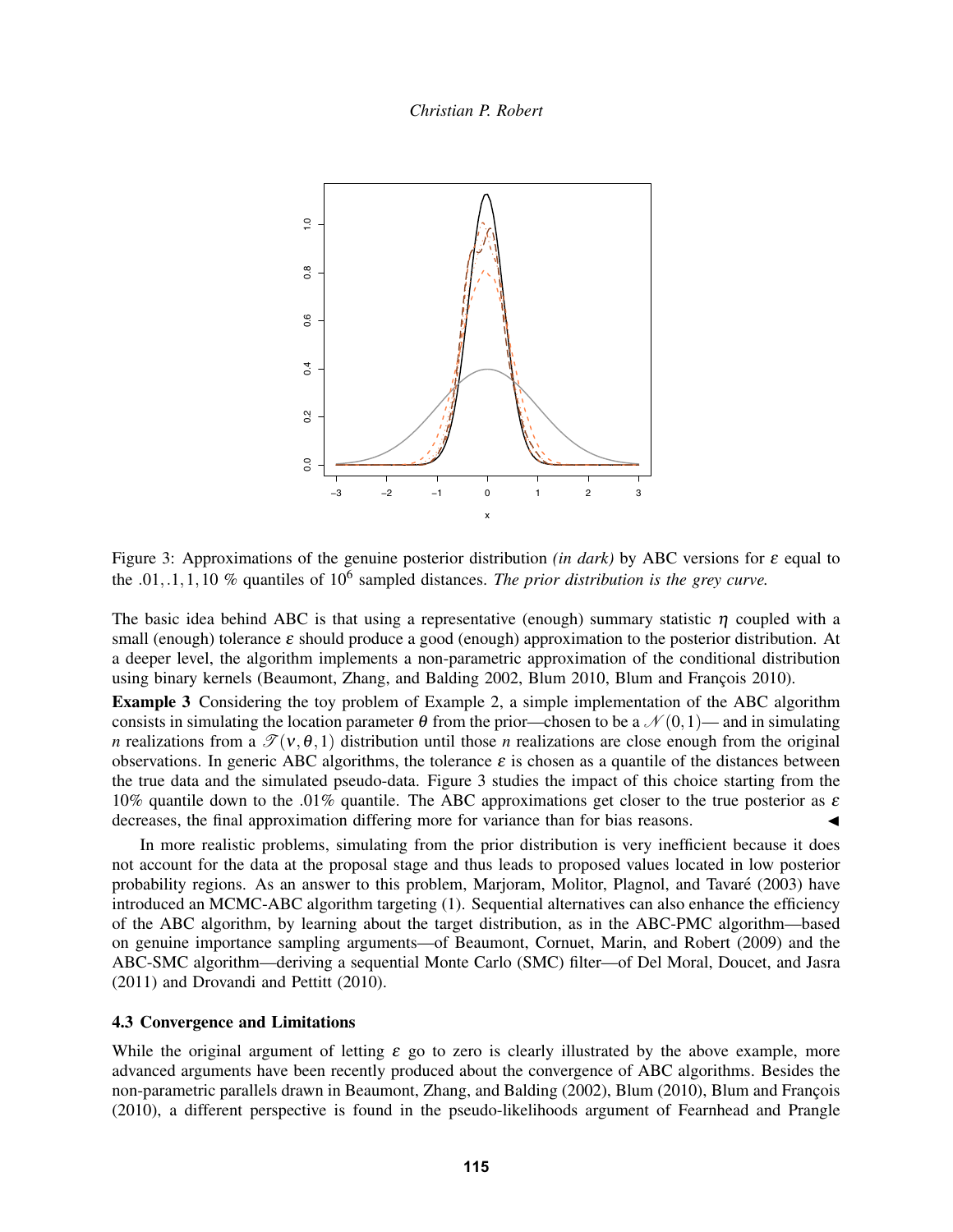(2010) and Dean, Singh, Jasra, and Peters (2011). In this perspective, ABC is an exact algorithm for an approximate distribution, which is converging to the exact posterior as the sample size grows to infinity.

ABC being able to produce samples from posterior distributions, it does not come as a surprise that it is used for model choice because the latter often involves a computational higher complexity. Estimating the posterior probabilities of models under competition by ABC is thus proposed in most of the literature (see, e.g., Cornuet, Santos, Beaumont, Robert, Marin, Balding, Guillemaud, and Estoup 2008, Grelaud, Marin, Robert, Rodolphe, and Tally 2009, Toni, Welch, Strelkowa, Ipsen, and Stumpf 2009, Toni and Stumpf 2010). However, it has been recently exposed in Didelot, Everitt, Johansen, and Lawson (2011), Robert, Cornuet, Marin, and Pillai (2011) that those approximations may fail to converge in the case the summary statistics are not sufficient for model comparison. More empirical evaluations as those tested in Ratmann, Andrieu, Wiujf, and Richardson (2009) should thus be implemented to assess the relevance of those approximations, unless one uses the whole data instead of summary statistics.

# 5 CONCLUSION

The present tutorial is naturally both very incomplete and quite partial. Even within Bayesian methods, one glaring omission is the area of sequential Monte Carlo methods (or particle filters) used to analyst non-linear non-Gaussian state space models. While particle filters and improvements have been around for several years (Gordon, Salmond, and Smith 1993, Pitt and Shephard 1999, Del Moral, Doucet, and Jasra 2006), handling unknown parameters as well is a much harder goal and it is only recently that significant progress has been made with the particle MCMC method of Andrieu, Doucet, and Holenstein (2011). This new class of MCMC algorithms relies on a population of particles produced by an SMC algorithm to build an efficient proposal at each MCMC iteration. (That this approximation remains a valid MCMC algorithm is quite an involved result, in connection with the results of Andrieu and Roberts 2009). This area is currently quite active with alternatives and softwares being developed. More generally, parallel computing is now used in a growing fraction of applications, particularly in genetics, with a direct impact on the nature of the simulation methods (Tom, Sinsheimer, and Suchard 2010, Jacob, Robert, and Smith 2011), which include more and more non-parametric aspects (Jordan 2010, Hjort, Holmes, Muller, and ¨ Walker 2010).

Simulation techniques are clearly found in too many of current statistical methods to be even mentioned here and the trend is definitely upward. Speed (2011) concludes "we are heading to an era when all statistical analysis can be done by simulation". This is indeed quite an exciting time for computational statisticians!

# ACKNOWLEDGEMENTS

This research is supported partly by the Agence Nationale de la Recherche through the 2009-2012 grants Big MC and EMILE and partly by the Institut Universitaire de France (IUF).

### **REFERENCES**

- Andrieu, C., A. Doucet, and R. Holenstein. 2011. "Particle Markov chain Monte Carlo (with discussion)". *J. Royal Statist. Society Series B* 72 (2):269–342.
- Andrieu, C., and É. Moulines. 2006. "On the ergodicity properties of some adaptive MCMC algorithms". *Ann. Applied Probability* 16 (3): 1462–1505.
- Andrieu, C., and C. Robert. 2001. "Controlled Markov chain Monte Carlo methods for optimal sampling". Technical Report 0125, Université Paris Dauphine.
- Andrieu, C., and G. Roberts. 2009. "The pseudo-marginal approach for efficient Monte Carlo computations". *Ann. Statist.* 37 (2): 697–725.
- Atchade, Y. 2011. "Kernel estimators of asymptotic variance for adaptive Markov Chain Monte Carlo". ´ *Ann. Statist.* 39 (2): 990–1011.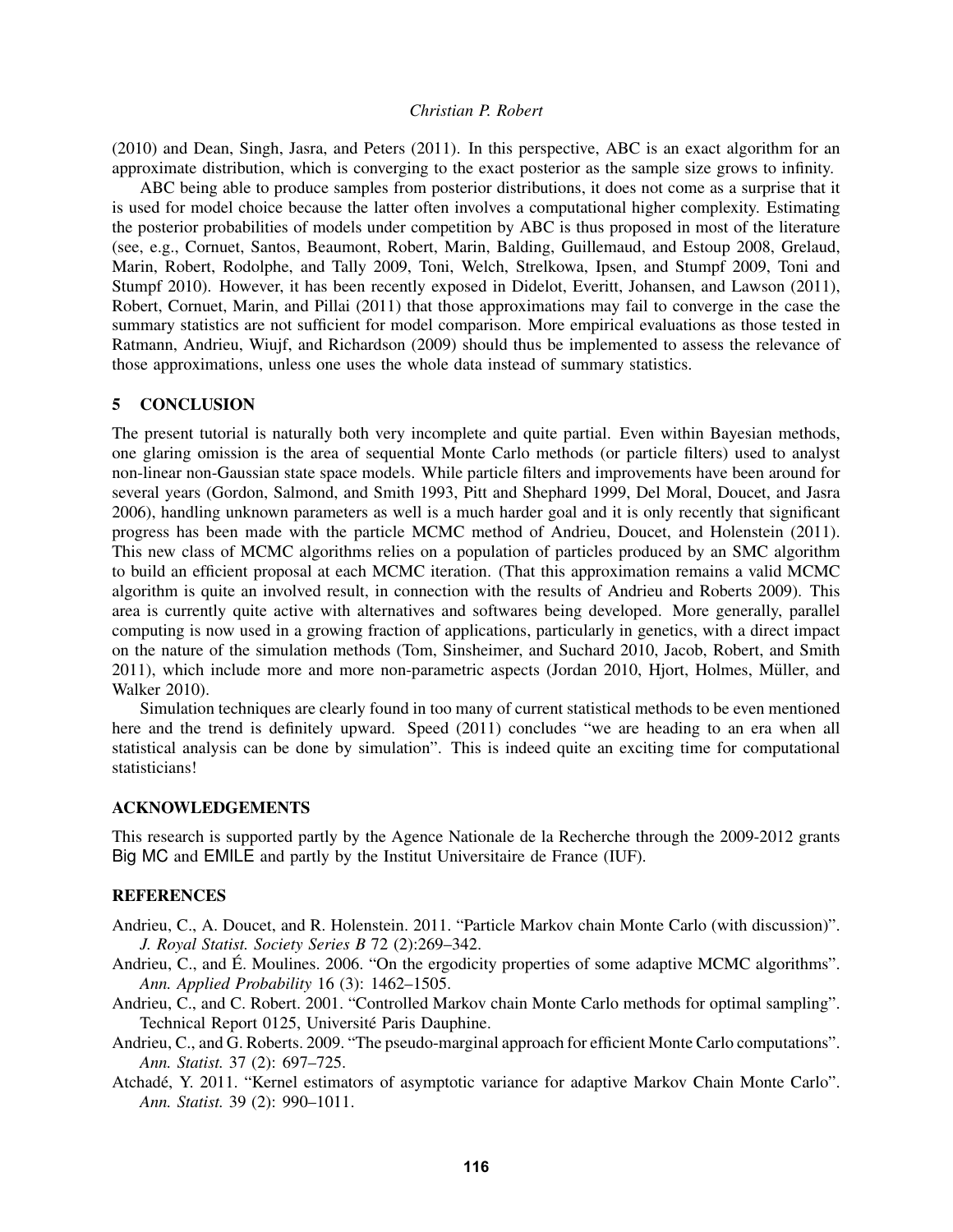- Atchade, Y., and G. Fort. 2010. "Limit theorems for some adaptive MCMC algorithms with subgeometric ´ kernels". *Bernoulli* 16(1):116–154.
- Beaumont, M., J.-M. Cornuet, J.-M. Marin, and C. Robert. 2009. "Adaptive approximate Bayesian Computation". *Biometrika* 96(4):983–990.
- Beaumont, M., W. Zhang, and D. Balding. 2002. "Approximate Bayesian Computation in Population Genetics". *Genetics* 162:2025–2035.
- Berger, J. 1985. *Statistical Decision Theory and Bayesian Analysis*. Second ed. Springer-Verlag, New York.
- Bernardo, J., and A. Smith. 1994. *Bayesian Theory*. New York: John Wiley.
- Blum, M. 2010. "Approximate Bayesian Computation: a non-parametric perspective". *J. American Statist. Assoc.* 105 (491): 1178–1187.
- Blum, M., and O. François. 2010. "Non-linear regression models for Approximate Bayesian Computation". *Statist. Comput.* 20:63–73.
- Cappé, O., R. Douc, A. Guillin, J.-M. Marin, and C. Robert. 2008. "Adaptive importance sampling in general mixture classes". *Statist. Comput.* 18:447–459.
- Cappé, O., E. Moulines, and T. Rydén. 2004. *Hidden Markov Models*. Springer-Verlag, New York.
- Chen, M., Q. Shao, and J. Ibrahim. 2000. *Monte Carlo Methods in Bayesian Computation*. Springer-Verlag, New York.
- Cornuet, J.-M., F. Santos, M. Beaumont, C. Robert, J.-M. Marin, D. Balding, T. Guillemaud, and A. Estoup. 2008. "Inferring population history with DIYABC: a user-friendly approach to Approximate Bayesian Computation". *Bioinformatics* 24 (23): 2713–2719.
- Craiu, R., J. Rosenthal, and C. Yang. 2009. "Learn from thy neighbour: Parallel-chain and regional adaptive MCMC". *J. American Statist. Assoc.* 104 (488): 1454–1466.
- Dean, T. A., S. S. Singh, A. Jasra, and G. W. Peters. 2011. "Parameter Estimation for Hidden Markov Models with Intractable Likelihoods". Technical Report arXiv:1103.5399, Cambridge University Engineering Department.
- Del Moral, P., A. Doucet, and A. Jasra. 2006, June. "Sequential Monte Carlo samplers". *J. Royal Statist. Society Series B* 68 (3): 411–436.
- Del Moral, P., A. Doucet, and A. Jasra. 2011. "An adaptive sequential Monte Carlo method for approximate Bayesian computation". *Bernoulli*. (To appear.).
- Didelot, X., R. Everitt, A. Johansen, and D. Lawson. 2011. "Likelihood-free estimation of model evidence". *Bayesian Analysis* 6:48–76.
- Drovandi, C., and A. Pettitt. 2010. "Estimation of Parameters for Macroparasite Population Evolution Using Approximate Bayesian Computation". *Biometrics*. (To appear.).
- Efron, B. 1979. "Bootstrap methods: another look at the jacknife". *Ann. Statist.* 7:1–26.
- Fearnhead, P. and Prangle, D. 2010. "Semi-automatic Approximate Bayesian Computation". Arxiv preprint arXiv.
- Fisher, R. 1935. *The Design of Experiments.* Oliver & Boyd.
- Frühwirth-Schnatter, S. 2006. Finite Mixture and Markov Switching Models. New York: Springer-Verlag, New York.
- Gelfand, A., and A. Smith. 1990. "Sampling based approaches to calculating marginal densities". *J. American Statist. Assoc.* 85:398–409.
- Gentle, J., W. Härdle, and Y. Mori. 2011. *Handbook of Computational Statistics—Concepts and Methods*. Second ed. Berlin: Springer-Verlag.
- Gentle, J. E. 2009. *Computational Statistics.* New York: Springer–Verlag.
- Geweke, J. 1988. "Antithetic acceleration of Monte Carlo integration in Bayesian inference". *J. Econometrics* 38:73–90.
- Gilks, W., G. Roberts, and S. Sahu. 1998. "Adaptive Markov Chain Monte Carlo". *J. American Statist. Assoc.* 93:1045–1054.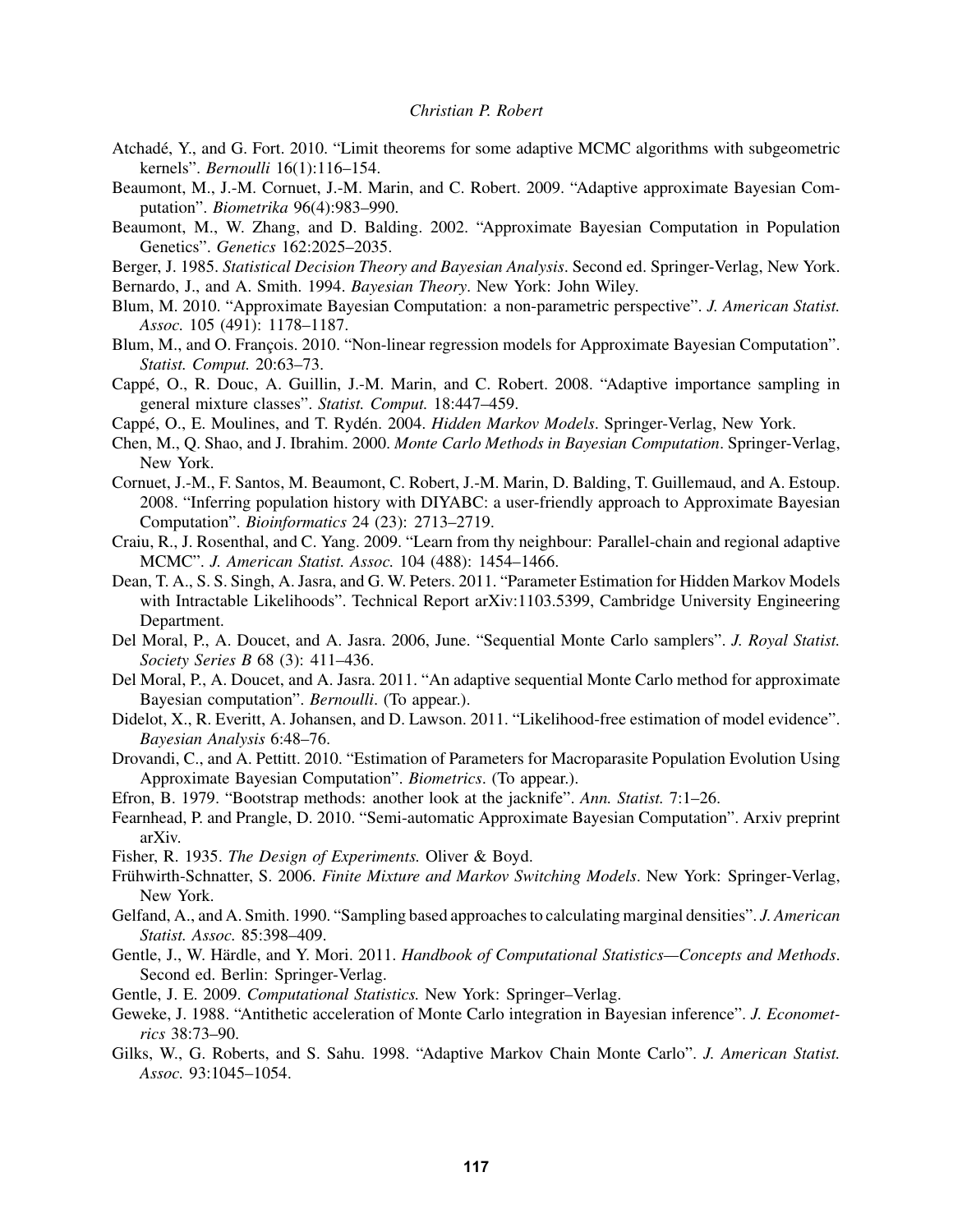- Gordon, N., J. Salmond, and A. Smith. 1993. "A novel approach to non-linear/non-Gaussian Bayesian state estimation". *IEEE Proceedings on Radar and Signal Processing* 140:107–113.
- Grelaud, A., J.-M. Marin, C. Robert, F. Rodolphe, and F. Tally. 2009. "Likelihood-free methods for model choice in Gibbs random fields". *Bayesian Analysis* 3(2):427–442.
- Haario, H., E. Saksman, and J. Tamminen. 1999. "Adaptive Proposal Distribution for Random Walk Metropolis Algorithm". *Computational Statistics* 14(3):375–395.
- Haario, H., E. Saksman, and J. Tamminen. 2001. "An Adaptive Metropolis Algorithm". *Bernoulli* 7 (2): 223–242.
- Hall, P. 1992. *The Bootstrap and Edgeworth Expansion*. Springer-Verlag, New York.
- Halton, J. 1970. "A retrospective and prospective survey of the Monte Carlo method". *Siam Review* 12 (1): 1–63.
- Hammersley, J., and D. Handscomb. 1964. *Monte Carlo Methods*. New York: John Wiley.
- Hastings, W. 1970. "Monte Carlo sampling methods using Markov chains and their application". *Biometrika* 57:97–109.
- Hjort, N., C. Holmes, P. Müller, and S. Walker. 2010. *Bayesian nonparametrics*. Cambridge University Press.
- Jacob, P., C. Robert, and M. Smith. 2011. "Using parallel computation to improve independent Metropolis– Hastings based estimation". *J. Comput. Graph. Statist.*. (To appear.).
- Ji, C., and S. Schmidler. 2011. "Adaptive Markov chain Monte Carlo for Bayesian Variable Selection". *J. Comput. Graph. Statist.*. (To appear).
- Jordan, M. 2010. *Bayesian nonparametric learning: Expressive priors for intelligent systems*. College Publications.
- Marjoram, P., J. Molitor, V. Plagnol, and S. Tavaré. 2003, December. "Markov chain Monte Carlo without likelihoods". *Proc. Natl. Acad. Sci. USA* 100 (26): 15324–15328.
- McCullagh, P., and J. Nelder. 1989. *Generalized Linear Models*. Chapman and Hall, New York.
- Mengersen, K., C. Robert, and D. Titterington. 2011. *Mixtures: Estimation and Applications*. John Wiley.
- Metropolis, N., A. Rosenbluth, M. Rosenbluth, A. Teller, and E. Teller. 1953. "Equations of state calculations by fast computing machines". *J. Chem. Phys.* 21 (6): 1087–1092.
- Pitt, M., and N. Shephard. 1999. "Filtering via simulation: auxiliary particle filters". *J. American Statist. Assoc.* 94 (446): 590–599.
- Pritchard, J., M. Seielstad, A. Perez-Lezaun, and M. Feldman. 1999. "Population growth of human Y chromosomes: a study of Y chromosome microsatellites". *Mol. Biol. Evol.* 16:1791–1798.
- Ratmann, O., C. Andrieu, C. Wiujf, and S. Richardson. 2009. "Model criticism based on likelihood-free inference, with an application to protein network evolution". *Proc. Natl. Acad. Sciences USA* 106:1–6.
- Ripley, B. 1987. *Stochastic Simulation*. New York: John Wiley.
- Robert, C. 2001. *The Bayesian Choice*. second ed. Springer-Verlag, New York.
- Robert, C., and G. Casella. 2004. *Monte Carlo Statistical Methods*. second ed. Springer-Verlag, New York.
- Robert, C., and G. Casella. 2010. "A history of Markov Chain Monte Carlo-Subjective recollections from incomplete data". In *Handbook of Markov Chain Monte Carlo: Methods and Applications*, Edited by S. Brooks, A. Gelman, X. Meng, and G. Jones: Chapman and Hall, New York. arXiv0808.2902.
- Robert, C., J.-M. Cornuet, J.-M. Marin, and N. Pillai. 2011. "Lack of confidence in ABC model choice". Technical Report arxiv.org:1102.4432, CEREMADE, Université Paris Dauphine.
- Roberts, G., and J. Rosenthal. 2007. "Coupling and ergodicity of adaptive Markov Chain Monte carlo algorithms". *J. Applied Proba.* 44(2):458–475.
- Roberts, G., and J. Rosenthal. 2009. "Examples of Adaptive MCMC". *J. Comp. Graph. Stat.* 18:349–367.
- Rosenthal, J. 2007. "AMCM: An R interface for adaptive MCMC". *Comput. Statist. Data Analysis* 51:5467– 5470.
- Rubinstein, R. 1981. *Simulation and the Monte Carlo Method*. New York: John Wiley.